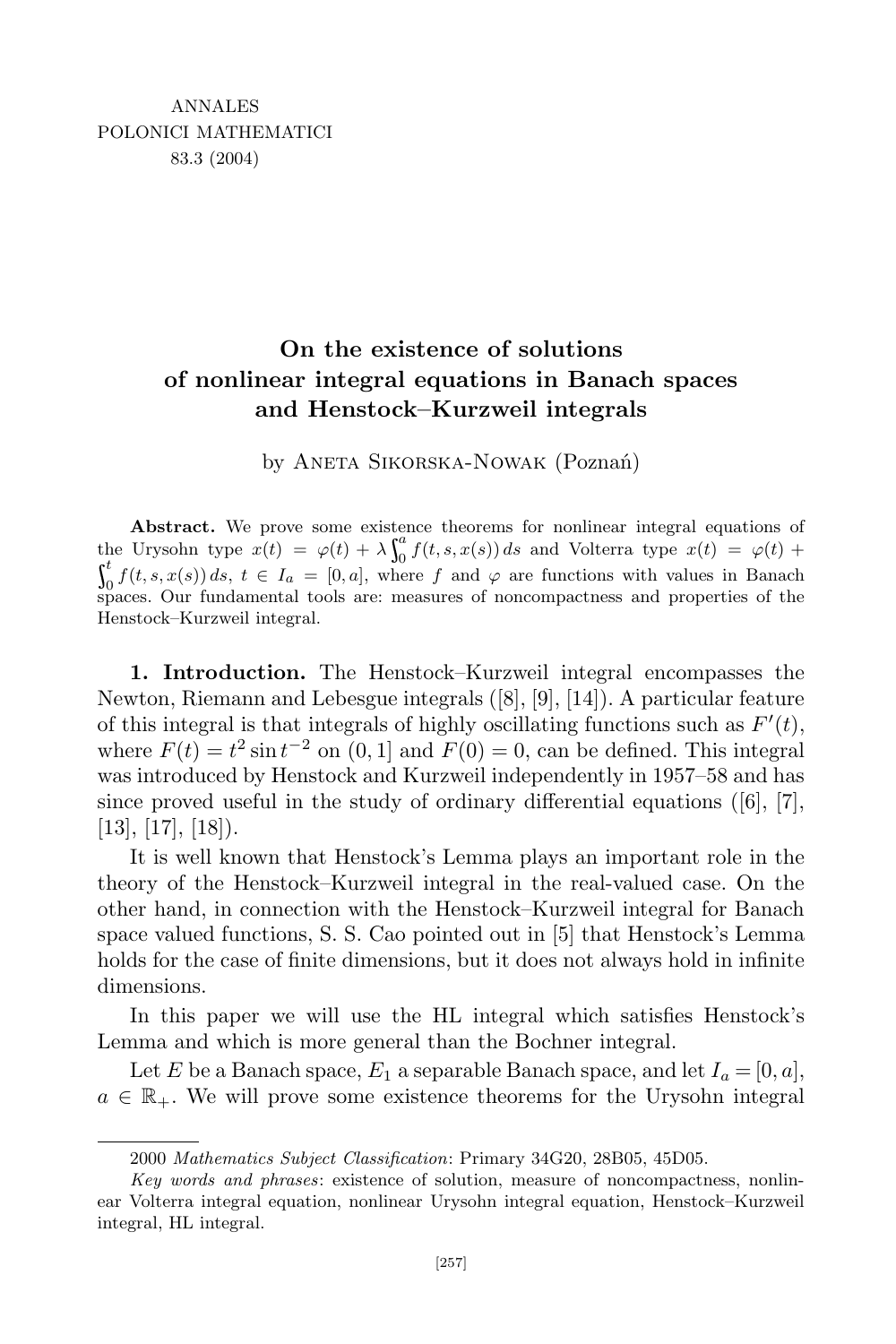equation

(1.1) 
$$
x(t) = \varphi(t) + \lambda \int_{0}^{a} f(t, s, x(s)) ds, \quad \lambda > 0, t \in I_a,
$$

and for the Volterra integral equation

(1.2) 
$$
x(t) = \varphi(t) + \int_0^t f(t, s, x(s)) ds, \quad t \in I_a,
$$

where f and  $\varphi$  are functions with values in the Banach space E (or in the separable Banach space  $E_1$ ) and the integral is the HL integral. Our fundamental tools are the Kuratowski and Hausdorff measures of noncompactness  $([12], \text{ see also } [3])$ , and the properties of the HL integral  $([5], [17])$ .

The result presented in this paper contains several results concerning the Bochner integral (e.g. Januszewski  $[10]$ , Krzyśka  $[11]$ ) and the Henstock– Kurzweil integral for real-valued functions (Bugajewski [4]).

For any bounded subset *A* of *E* we denote by  $\alpha(A)$  the *Kuratowski measure of noncompactness* of *A*, i.e. the infimum of all  $\varepsilon > 0$  such that there exists a finite covering of *A* by sets of diameter smaller than  $\varepsilon$ .

For any bounded subset *A* of *E* we denote by  $\alpha_1(A)$  the *Hausdorff* mea*sure of noncompactness* of *A*, i.e. the infimum of all  $\varepsilon > 0$  such that *A* can be covered by a finite number of balls of radius smaller than *ε*.

The properties of the measures of noncompactness  $\gamma = \alpha$ ,  $\alpha_1$  are:

(i) if 
$$
A \subset B
$$
 then  $\gamma(A) \leq \gamma(B)$ ;  
\n(ii)  $\gamma(A) = \gamma(\overline{A})$ , where  $\overline{A}$  denotes the closure of  $A$ ;  
\n(iii)  $\gamma(A) = 0$  if and only if  $A$  is relatively compact;  
\n(iv)  $\gamma(A \cup B) = \max{\gamma(A), \gamma(B)}$ ;  
\n(v)  $\gamma(\lambda A) = |\lambda|\gamma(A) \ (\lambda \in \mathbb{R})$ ;  
\n(vi)  $\gamma(A + B) \leq \gamma(A) + \gamma(B)$ ;  
\n(vii)  $\gamma(\text{conv } A) = \gamma(A)$ ;  
\n(iii)  $\gamma(A) \leq \gamma(A) + \gamma(B)$ 

 $(viii)$   $\alpha_1(A) \leq \alpha(A) \leq 2\alpha_1(A)$ .

We will need the following lemma:

LEMMA 1.1 ([2]). Let  $H \subset C(I_a, E)$  be a family of strongly equicontinu*ous functions. Then*

$$
\alpha_C(H) = \sup_{t \in I_a} \alpha(H(t)) = \alpha(H(I_a)),
$$

*where*  $\alpha_C(H)$  *denotes the measure of noncompactness in*  $C(I_a, E)$  *and the function*  $t \mapsto \alpha(H(t))$  *is continuous.* 

**2. Henstock–Kurzweil integral in Banach spaces.** In this part we define the Henstock–Kurzweil integral in a Banach space and we give some properties of this integral.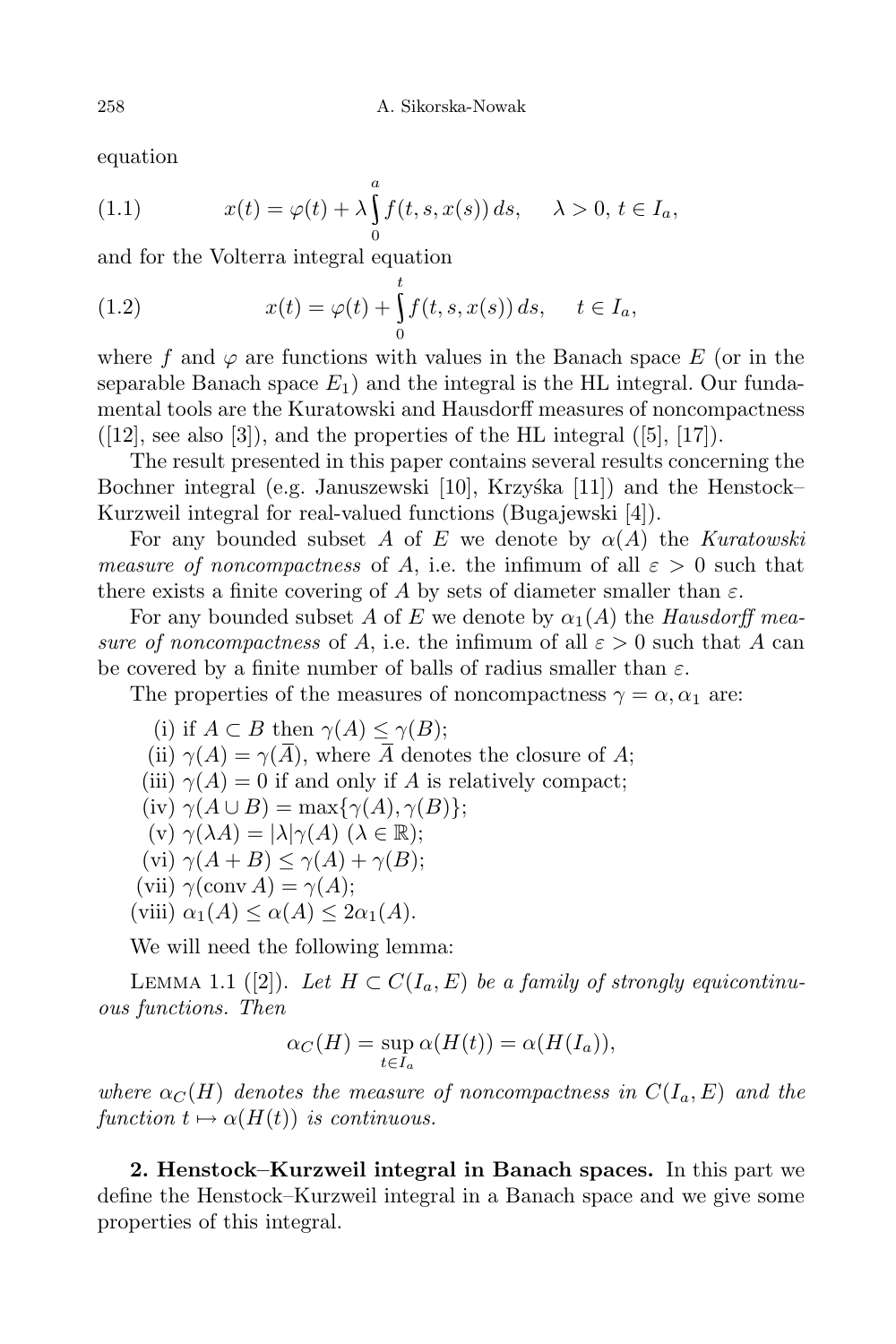DEFINITION 2.1 ([8]). Let  $\delta(\cdot)$  be a positive function defined on the interval [a, b]. A tagged interval  $(x, [c, d])$  consists of an interval  $[c, d] \subset [a, b]$ and a point  $x \in [c, d]$ . The tagged interval  $(x, [c, d])$  is *subordinate to*  $\delta$ if  $[c, d]$  ⊂  $[x - \delta(x), x + \delta(x)]$ . The letter *P* will be used to denote finite collections of nonoverlapping tagged intervals. Let

$$
P = \{(s_i, [c_i, d_i]) : 1 \le i \le n\}, \quad n \in \mathbb{N}
$$

be such a collection in [*a, b*].

- (i) The points  $\{s_i : 1 \le i \le n\}$  are called the *tags* of *P*.
- (ii) The intervals  $\{[c_i, d_i] : 1 \leq i \leq n\}$  are called the intervals of *P*.
- (iii) If  $\{(s_i, [c_i, d_i]) : 1 \leq i \leq n\}$  is subordinate to  $\delta$  for each *i*, then we say that *P* is sub  $\delta$ .
- (iv) If  $[a, b] = \bigcup_{i=1}^{n} [c_i, d_i]$  then *P* is called a *tagged partition* of  $[a, b]$ .
- (v) If *P* is a tagged partition of [a, b] and *P* is sub  $\delta$ , then *P* is sub  $\delta$ on [a, b].
- $(vi)$  If  $f : [a, b] \to E$  then  $f(P) := \sum_{i=1}^{n} f(s_i)(d_i c_i)$ .
- (vii) If *F* is a function defined on the subintervals of  $[a, b]$ , then

$$
F(P) = \sum_{i=1}^{n} F([c_i, d_i]) = \sum_{i=1}^{n} (F(d_i) - F(c_i)).
$$

DEFINITION 2.2 ([5]). The function  $f : [a, b] \rightarrow E$  is *Henstock–Kurzweil integrable* on [*a, b*] ( $f \in HK([a, b], E)$ ) if there exists a vector *z* in *E* with the following property: for each  $\varepsilon > 0$  there exists a positive function  $\delta$  on  $[a, b]$  such that  $|| f(P) - z || < \varepsilon$  whenever *P* is sub  $\delta$  on  $[a, b]$ . The function *f* is *Henstock–Kurzweil integrable on A ⊂* [*a, b*] if *fχ<sup>A</sup>* is Henstock–Kurzweil integrable on  $[a, b]$ . The vector  $z$  is the *Henstock–Kurzweil* integral of  $f$ .

We remark that this definition includes the generalized Riemann integral defined by Gordon in [8].

DEFINITION 2.3 ([5]). Let *f* be Henstock–Kurzweil integrable on [a, b]. Then the function  $F(t) = \int_a^t f$ , w  $a_a^{\prime}$ , which is defined on subintervals of  $[a, b]$ , is called the *primitive* of *f*.

DEFINITION 2.4 ([5]). A function  $f : [a, b] \rightarrow E$  is *HL integrable* on [a, b]  $(f \in HL([a, b], E))$  if there exists a function  $F : [a, b] \to E$  with the following property: given  $\varepsilon > 0$  there exists a positive function  $\delta(\cdot)$  on [a, b] such that if  $P = \{(s_i, [c_i, d_i] : 1 \leq i \leq n\}$  is a tagged partition of  $[a, b]$  sub  $\delta$ , then

$$
\sum_{i=1}^n \|f(s_i)(d_i - c_i) - F([c_i, d_i])\| < \varepsilon.
$$

We note that by the triangle inequality  $f \in HL([a, b], E)$  implies  $f \in$  $HK([a, b], E)$ . In general, the converse is not true. For real-valued functions, the two integrals are equivalent.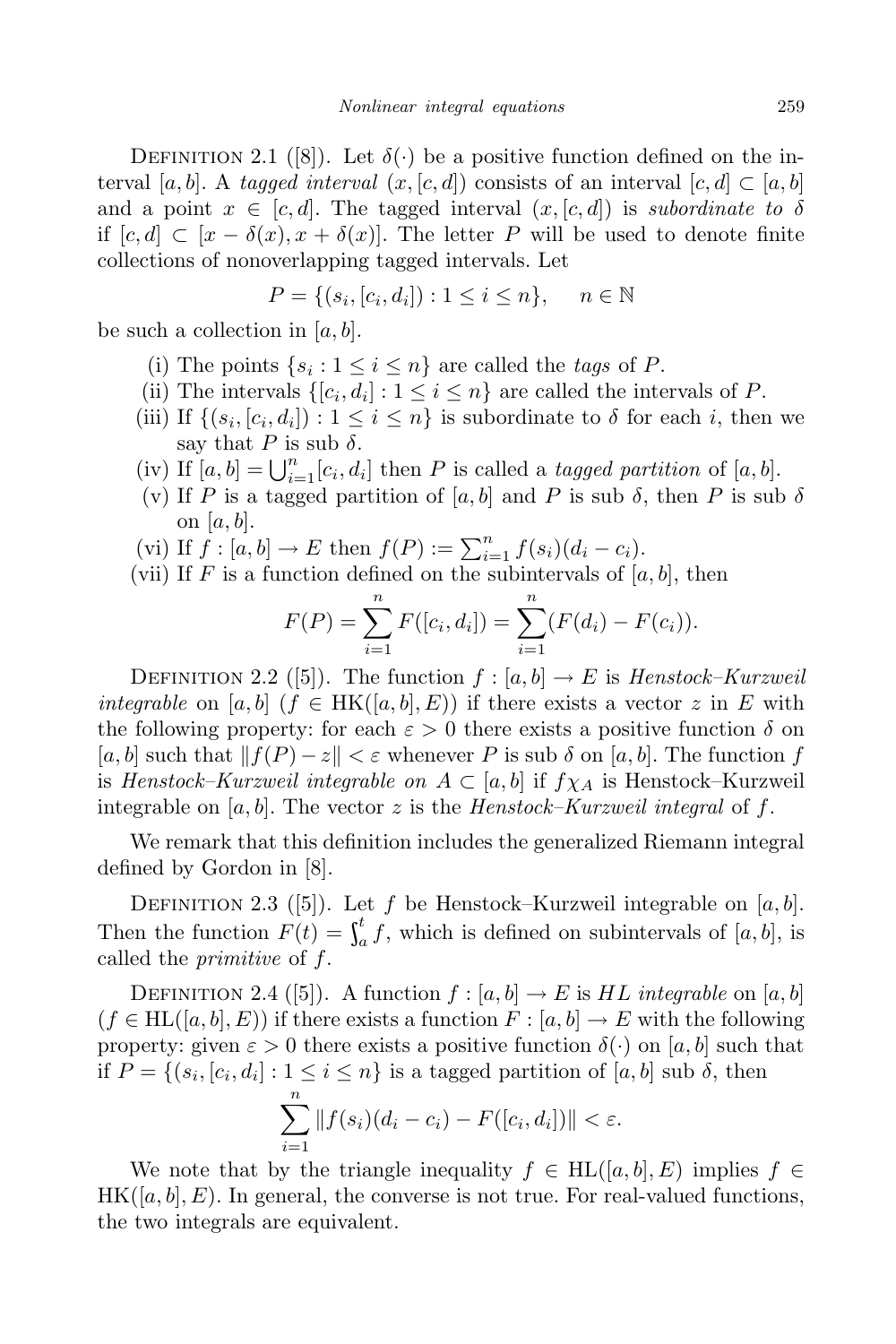260 A. Sikorska-Nowak

We now recall Henstock's Lemma for real-valued Henstock–Kurzweil integrable functions (for the proof, see [14, Theorem 3.7]).

Theorem 2.5 (Henstock's Lemma). *If f is Henstock–Kurzweil integrable on* [*a, b*] *with primitive F, then for every*  $\varepsilon > 0$  *there exists*  $\delta(\cdot) > 0$ such that for any tagged partition  $P = \{(s_i, [c_i, d_i]) : 1 \leq i \leq n\}$  of  $[a, b]$ *sub δ*, *we have*

$$
\sum_{i=1}^{n} |f(s_i)(d_i - c_i) - F([c_i, d_i])| < \varepsilon.
$$

Theorem 2.5 says that in the definition of the Henstock–Kurzweil integral for real-valued functions ([8]), we may put the absolute value sign *| · |* inside the summation sign  $\Sigma$ . We know ([5]) that this is no longer true if we replace *| · |* with *k · k*, i.e. Henstock's Lemma is not satisfied by Henstock–Kurzweil integrable Banach-valued functions. By the definition of HL integral, an HL integrable function with primitive *F* satisfies Henstock's Lemma with *| · |* replaced  $\|\cdot\|$ .

DEFINITION 2.6 ([8]). A family  $\mathcal F$  of functions  $F$  is said to be *uniformly absolutely continuous in the restricted sense on A*, for short uniformly  $AC_*(A)$ , if for every  $\varepsilon > 0$  there exists  $\eta > 0$  such that for every *F* in *F* and for every finite or infinite sequence of nonoverlapping intervals  $\{[a_i, b_i]\}$  with  $a_i, b_i \in A$  and satisfying  $\sum_i |b_i - a_i| < \eta$ , we have  $\sum_i \omega(F, [a_i, b_i]) < \varepsilon$ , where  $\omega(F, [a_i, b_i])$  denotes the oscillation of *F* over  $[a_i, b_i]$ .

A family *F* of functions *F* is said to be *uniformly generalized absolutely continuous* in the restricted sense on [a, b], or uniformly  $ACG_*$ , if [a, b] is the union of a sequence of closed sets  $A_i$  such that on each  $A_i$  the function *F* is uniformly  $AC<sub>*</sub>(A<sub>i</sub>)$ .

For the Henstock–Kurzweil integral, in particular for the HL integral, we have the following theorems.

THEOREM 2.7 ([5]). Let  $f : [a, b] \rightarrow E$ . If  $f = 0$  almost everywhere on  $[a, b]$ , then  $f$  is  $HL$  integrable on  $[a, b]$  and  $\int_a^b f(t)$  $\int_{a}^{b} f(t) dt = 0.$ 

THEOREM 2.8 ([5]). Let  $f : [a, b] \to E$  be HL integrable on  $[a, b]$  and let  $F(x) = \int_a^x f(t)$  $a_a^x f(t) dt$  *for each*  $x \in [a, b]$ *. Then* 

- (i)  $F$  *is continuous on*  $[a, b]$ ,
- (ii) *F* is differentiable almost everywhere on [a, b] and  $F' = f$ ,
- (iii) *f is measurable.*

THEOREM 2.9 ([20, Theorem 5]). Suppose that  $f_n : [a, b] \rightarrow E$ ,  $n =$ 1*,* 2*, . . . , is a sequence of HL integrable functions satisfying the following conditions*: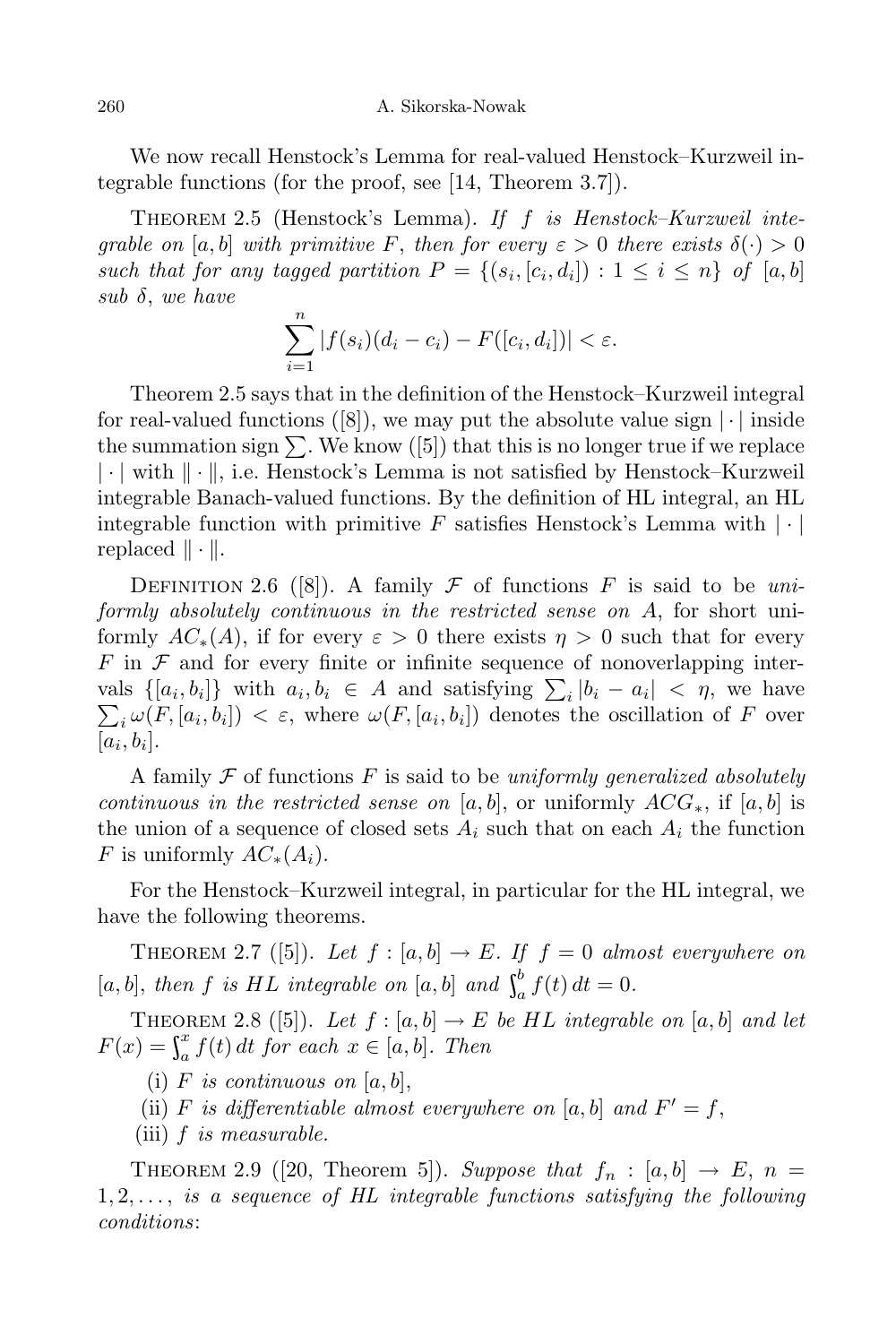- (i)  $f_n(x) \to f(x)$  almost everywhere in [a, b] as  $n \to \infty$ ;
- (ii) the set of primitives of  $f_n$ ,  $\{F_n(x)\}$ , where  $F_n(x) = \int_a^x f_n(s)$  $\int_a^x f_n(s) \, ds$ , *is uniformly ACG<sup>∗</sup> in n*;
- (iii) the primitives  $F_n$  are equicontinuous on  $[a, b]$ .

*Then f is HL integrable on* [a, b] *and*  $\int_a^x f_n$ .  $\int_a^x f_n \to \int_a^x f$  *u*  $a^x$ <sub>*a*</sub> *f uniformly on*  $[a, b]$  *as*  $n \rightarrow \infty$ .

We remark that this theorem for Denjoy–Bochner integrals is mentioned in [20] without proof. It is also true for HL integrals. The proof is similar to that of Theorem 7.6 in  $[14]$  (see also [19, Theorem 1.8]).

LEMMA 2.10 ([17]). Let  $E_1$  be a separable Banach space. Suppose that V *is a countable set of HL integrable functions.* Let  $F = \{ \int_0^t x(s) \}$  $\int_{0}^{b} x(s) ds : x \in V$ ,  $t \in I_a$  *be equicontinuous, equibounded and uniformly*  $\overline{ACG}$ *<sup>\*</sup> on*  $I_a$ *. Then*  $\alpha_1(\int_0^t V(s)$  $\int_0^t V(s) ds$   $\leq \int_0^t \alpha_1(V)$  $\int_{0}^{b} \alpha_1(V(s)) ds, t \in I_a$ , whenever  $\alpha_1(V(s)) \leq \varphi(s)$  for a.e.  $s \in I_a$ ,  $\varphi$  *is a Lebesgue integrable function and*  $\alpha_1$  *denotes the Hausdorff measure of noncompactness.*

THEOREM 2.11. *If the function*  $f: I_a \to E$  *is HL integrable, then* 

$$
\int\limits_I f(t) \, dt \in |I| \, \overline{\text{conv}} \, f(I),
$$

*where*  $I$  *is* an arbitrary subinterval of  $I_a$  and  $|I|$  *is* the length of  $I$ .

The proof is similar to that of Lemma 2.1.3 in [15]. See also [1, Theorem 10.4, p. 268].

## **3. Main result**

I. *The Urysohn integral equation.* Now we prove an existence theorem for the problem (1.1). We will apply the following fixed point theorem.

THEOREM 3.1 ([16]). Let D be a closed convex subset of E, and let F *be a continuous map from D into itself. If for some x ∈ D the implication*

$$
\overline{V} = \overline{\text{conv}}(\{x\} \cup F(V)) \Rightarrow V \text{ is relatively compact}
$$

*holds for every countable subset V of D*, *then F has a fixed point.*

We recall that a function  $f: I_a \times I_a \times E \to E$  is a *Carathéodory function* if for each *x* ∈ *E*,  $f(t, s, x)$  is measurable in  $(t, s)$  ∈  $I_a$  ×  $I_a$  and for almost all  $(t, s) \in I_a \times I_a$ ,  $f(t, s, x)$  is continuous with respect to *x*.

A nonnegative real-valued function  $(t, s, z) \mapsto h(t, s, z)$  defined on  $I_a \times I_a$  $I_a \times E$  is a *Kamke function* if *h* satisfies the Carathéodory conditions, for each fixed  $t, s$  the function  $z \mapsto h(t, z, s)$  is nondecreasing, and for each q,  $0 < q \leq a$ , the identically zero function is the unique continuous solution of the integral equation  $z(t) = \int_0^t h(t)$ ,  $\binom{b}{0} h(t, s, z(s)) ds$  defined on  $[0, q)$ .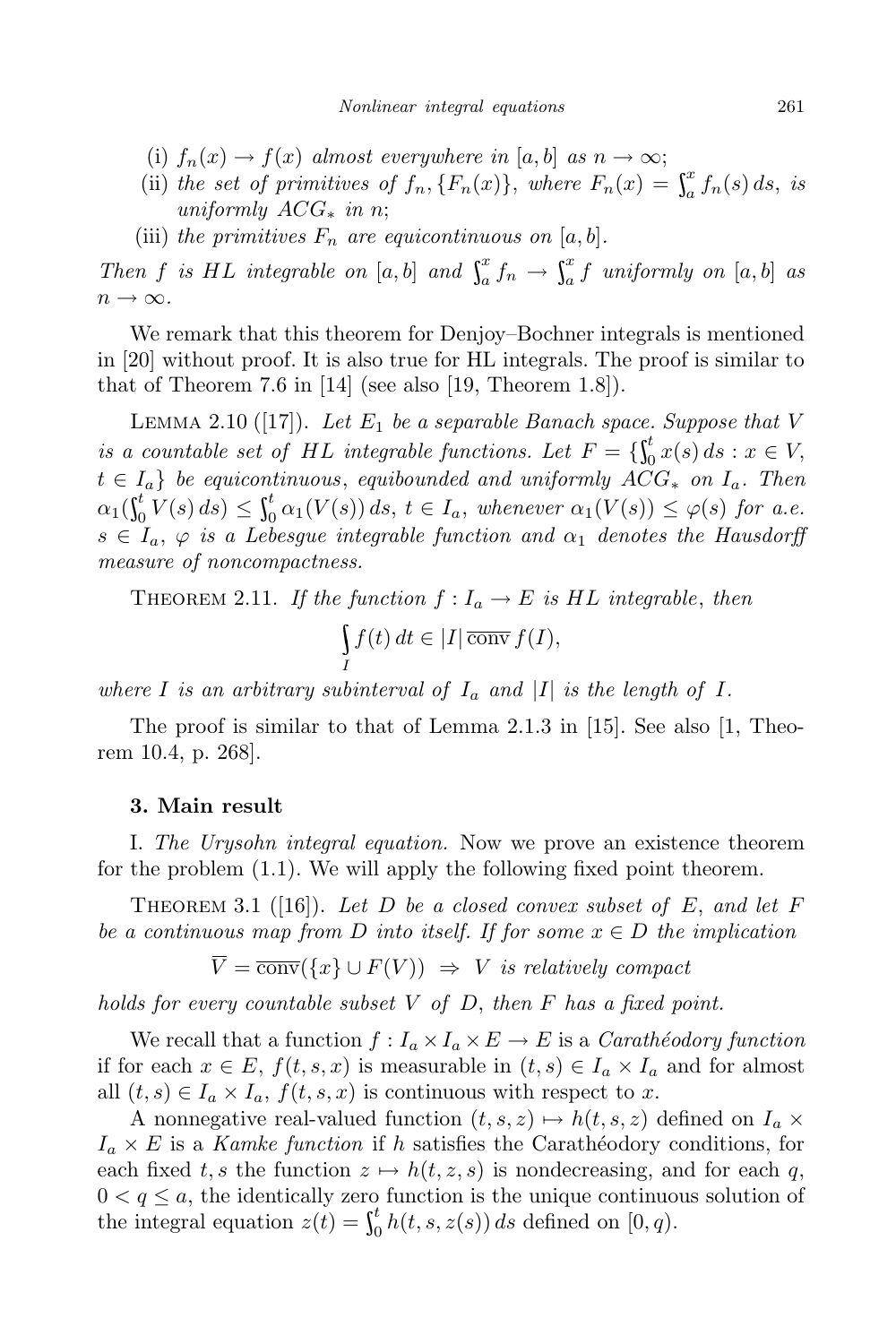Let  $B = \{x \in C(I_a, E) : ||x|| \le ||\varphi(\cdot)|| + \lambda b\}$ , where  $b, \lambda$  are some positive numbers.

We define the operator  $F_x$  by

$$
F_x(t) = \varphi(t) + \lambda \int_0^a f(t, s, x(s)) ds \quad \text{for } t \in I_a \text{ and } x \in B,
$$

where the integral is the HL integral.

Moreover, let  $F = \{F_x : x \in B\}.$ 

THEOREM 3.2. *Assume that for each continuous function*  $x: I_a \to E_1$ ,  $f(\cdot, s, x(s))$  *is HL integrable*, *f is a Carathéodory function* and

(3.1)  $\alpha(f(t,s,X)) \leq h(t,s,\alpha(X))$  for each  $X \subset B, 0 \leq s \leq t \leq a$ ,

*where h is a Kamke function. Suppose that F is equicontinuous*, *equibounded and uniformly*  $ACG_*$  *on*  $I_a$ *. Then there exists a solution of the problem* (1.1) *on*  $I_c$  *for some*  $0 < c \le a$  *with continuous initial function*  $\varphi$ *.* 

*Proof.* By equicontinuity and equiboundedness of *F* there exists some number  $c$   $(0 < c \le a)$  such that  $\iint_0^c f(t,$  $\int_{0}^{c} f(t, s, x(s)) ds \leq b$  for fixed  $b > 0$ ,  $t \in I_c$  and  $x \in B$ .

By our assumptions, the operator  $F_x$  is well defined and maps  $B$  into  $B$ and by Theorem 2.8,  $F_x$  is continuous. Observe that a fixed point of  $F_x$  is a solution of the problem  $(1.1)$ . Now we prove that  $F_x$  has a fixed point using Theorem 3.1.

Suppose that  $V \subset B$  is a countable set and  $\overline{V} = \overline{\text{conv}}(\{x\} \cup F_x(V))$ is equicontinuous. Then  $t \mapsto v(t) = \alpha(V(t))$  is continuous on  $I_c$  (by Lemma 1.1).

Let us fix  $t \in I_c$ . Let  $\int_0^c Z(s)$  $\int_{0}^{c} Z(s) ds = \{ \int_{0}^{c} x(s)$  $\int_{0}^{c} x(s) ds$  :  $x \in Z$ } for any  $Z \subset$  $C(I_c, E)$  and let  $\tilde{f}_t$  denote the mapping defined by  $\tilde{f}_t(x(s)) = f(t, s, x(s))$  for each  $x \in B$  and  $s \in I_c$ . Obviously,  $\widetilde{f}_t(V(s)) = f(t, s, V(s))$  and  $F_x(V(t)) =$  $\varphi(t) + \lambda \int_0^c \widetilde{f}_t(V)$  $\int_0^{\epsilon} f_t(V(s)) ds.$ 

Using (3.1), Lemma 2.10 and the properties of the measure of noncompactness  $\alpha$  we have

$$
\alpha(F_x(V(t)) = \alpha\left(\varphi(t) + \lambda\int_0^c \widetilde{f}_t(V(s)) ds\right) \le 2\alpha_1\left(\lambda\int_0^c \widetilde{f}_t(V(s)) ds\right)
$$
  

$$
\le 2\lambda\int_0^c \alpha_1(f(t, s, V(s))) ds \le 2\lambda\int_0^c \alpha(f(t, s, V(s)) ds
$$
  

$$
\le 2\lambda\int_0^c h(t, s, \alpha(V(s))) ds.
$$

Because  $V = \overline{\text{conv}}(\{x\} \cup F_x(V))$  we have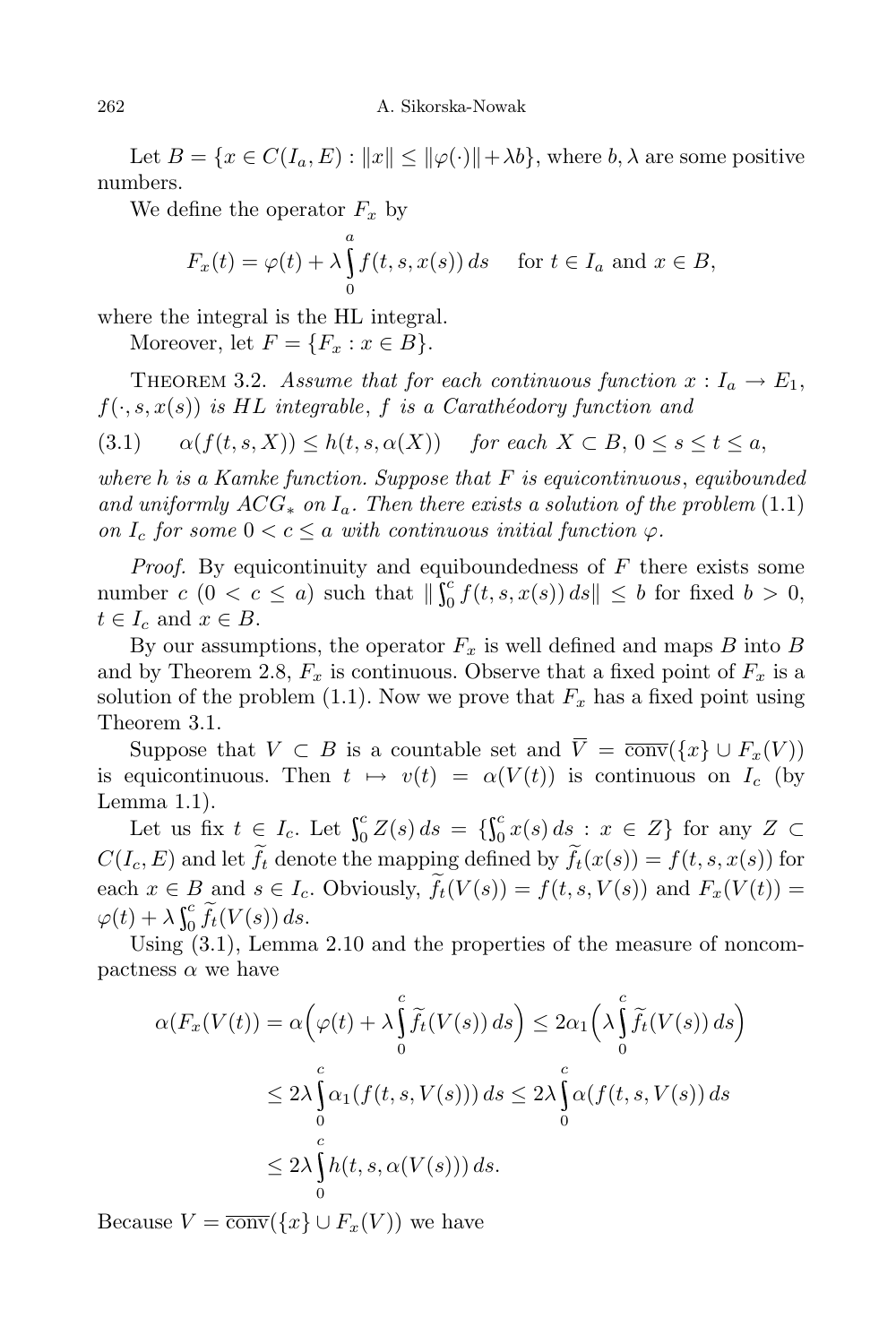$$
v(t) \le 2\lambda \int_{0}^{c} h(t, s, v(s)) ds.
$$

Hence applying now a theorem on differential inequalities we get  $v(t)$  $\alpha(V(t)) = 0$ . By Arzelà–Ascoli's theorem, *V* is relatively compact. So, by Theorem 3.1,  $F_x$  has a fixed point which is a solution of the problem  $(1.1)$ .

Now we present an existence theorem for the problem (1.1) in a real Banach space  $E$ . Let  $r(K)$  be the spectral radius of the integral operator  $K$ defined by  $Ku(t) = \int_0^a k(t)$ ,  $\int_{0}^{a} k(t,s)u(s) ds, u \in B, t \in I_a.$ 

THEOREM 3.3. *Assume that for each continuous function*  $x: I_a \to E$ ,  $f(\cdot, s, x(s))$  *is HL integrable*, *f is a Carathéodory function and there exists a function*  $k: I_a \times I_a \to \mathbb{R}_+$  *such that*  $k(t, \cdot)$  *is continuous and* 

(3.2) 
$$
\alpha(f(t, J, X)) \leq \sup_{s \in J} k(t, s) \alpha(X)
$$
 for each  $X \subset E$  and  $J \subset I_a$ .

*Suppose that F is equicontinuous*, *equibounded and uniformly ACG<sup>∗</sup> on Ia. Moreover*, *let*  $\lambda r(K) < 1$ *. Then there exists a solution of the problem* (1.1) *on*  $I_c$  *for some*  $0 < c \le a$  *with continuous initial function*  $\varphi$ *.* 

*Proof.* By equicontinuity and equiboundedness of *F* there exists some number  $c \ (0 < c \leq a)$  such that  $\iint_0^c f(t,$  $\int_{0}^{c} f(t, s, x(s)) ds \leq b$  for fixed  $b > 0$ ,  $t \in I_c$  and  $x \in B$ .

By our assumptions, the operator  $F_x$  is well defined and maps  $B$  into  $B$ , and by Theorem 2.8,  $F_x$  is continuous. Observe that a fixed point of  $F_x$  is a solution of the problem  $(1.1)$ . Now we prove that  $F_x$  has a fixed point using Theorem 3.1. Suppose that  $V \subset B$  is a countable set and  $\overline{V} = \overline{\text{conv}}(\{x\} \cup$  $F_x(V)$ ) is equicontinuous. Then  $t \mapsto v(t) = \alpha(V(t))$  is continuous on  $I_c$  (by Lemma 1.1).

We divide the interval  $I_c$ :  $0 = t_0 < t_1 < \cdots < t_m = c$ , where  $t_i =$  $ic/m, i = 0, 1, ..., m$ . Let  $V([t_i, t_{i+1}]) = \{u(s) : u \in V, t_i \leq s \leq t_{i+1},$  $i = 0, 1, \ldots, m - 1$ }. By Lemma 1.1 and the continuity of *v* there exists  $s_i \in T_i = [t_i, t_{i+1}]$  such that

(3.3) 
$$
\alpha(V([t_i, t_{i+1}])) = \sup \{ \alpha(V(s)) : t_i \le s \le t_{i+1} \} =: v(s_i).
$$

On the other hand, by the definition of the operator  $F_x$  and Theorem 2.11 we have

$$
F_u(t) = \varphi(t) + \lambda \sum_{i=0}^{m-1} \int_{t_i}^{t_{i+1}} f(t, s, u(s)) ds
$$
  

$$
\in \varphi(t) + \lambda \sum_{i=0}^{m-1} (t_{i+1} - t_i) \overline{\text{conv}} f(t, T_i, V([t_i, t_{i+1}]))
$$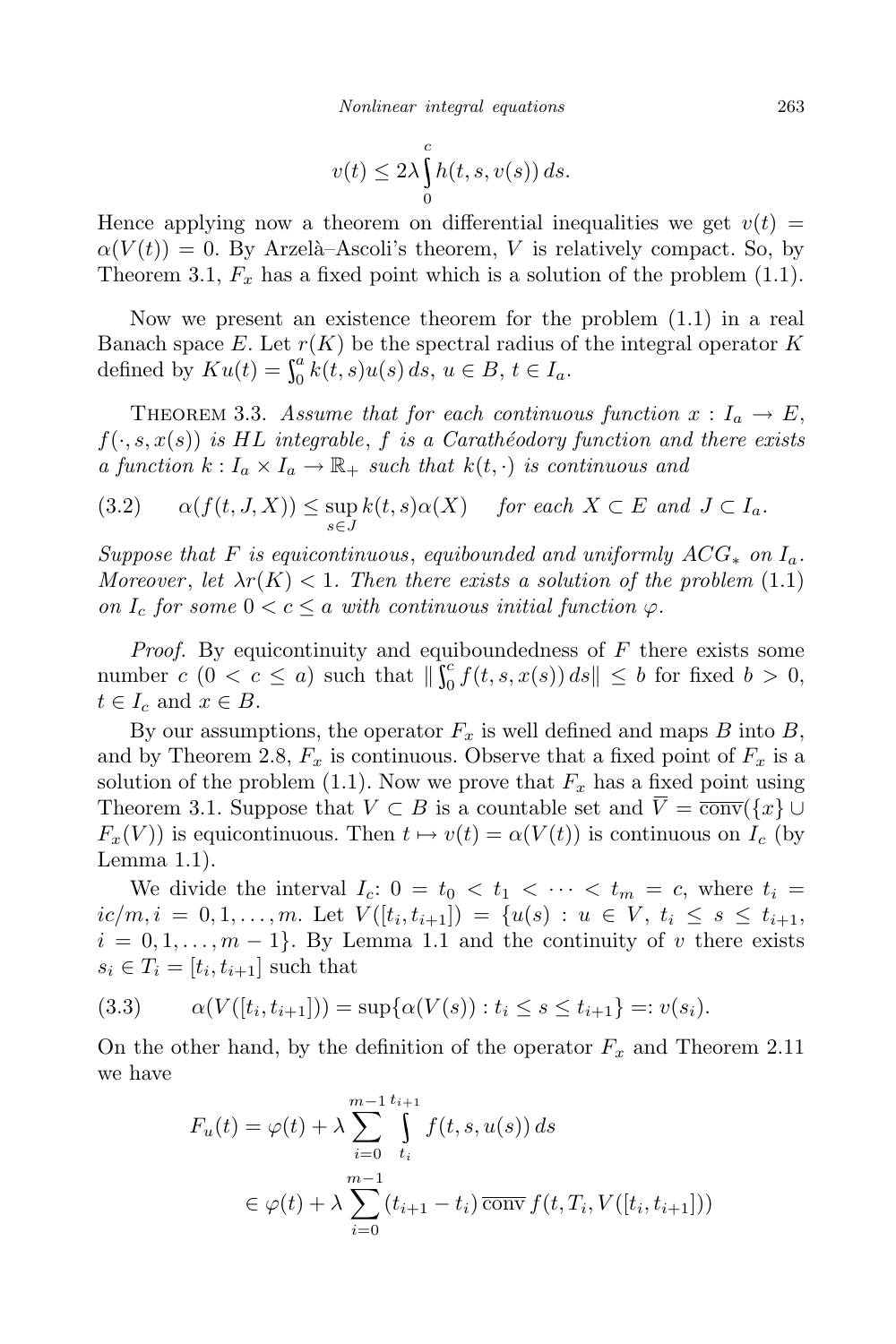for each  $u \in V$ . Therefore

$$
F_u(V(t)) \subset \varphi(t) + \lambda \sum_{i=0}^{m-1} (t_{i+1} - t_i) \overline{\text{conv}} \, f(t, T_i, V([t_i, t_{i+1}])).
$$

Using  $(3.2)$ ,  $(3.3)$ , and the properties of the measure of noncompactness  $\alpha$ we obtain

$$
\alpha(F_u(V(t))) \le \lambda \sum_{i=0}^{m-1} (t_{i+1} - t_i) \sup_{s \in T_i} k(t, s) \alpha(V[t_i, t_{i+1}])
$$
  
=  $\lambda \sum_{i=0}^{m-1} (t_{i+1} - t_i) k(t, p_i) v(s_i),$ 

where  $s_i, p_i \in T_i$ , hence

$$
\alpha(F_u(V(t))) \leq \lambda \sum_{i=0}^{m-1} (t_{i+1} - t_i)k(t, p_i)v(p_i)
$$
  
+ 
$$
\lambda \sum_{i=0}^{m-1} (t_{i+1} - t_i)[k(t, p_i)(v(s_i) - v(p_i))]
$$
  
= 
$$
\lambda \sum_{i=0}^{m-1} (t_{i+1} - t_i)k(t, p_i)v(p_i)
$$
  
+ 
$$
\lambda \frac{c}{m} \sum_{i=0}^{m-1} k(t, p_i)(v(s_i) - v(p_i)).
$$

By continuity of *v* we have  $v(s_i) - v(p_i) < \varepsilon$  and  $\varepsilon \to 0$  as  $m \to \infty$ . So

$$
\alpha(F_u(V(t))) < \lambda \int_0^c k(t,s)v(s) ds + \lambda c \sup_{p \in I_c} k(t,p)\varepsilon.
$$

Therefore

(3.4) 
$$
\alpha(F_u(V(t))) \leq \lambda \int_0^c k(t,s)v(s) ds \quad \text{for } t \in I_c.
$$

Since  $V = \overline{\text{conv}}(\{u\} \cup F_u(V))$ , by the property of the measure of noncompactness we have  $\alpha(V(t)) \leq \alpha(F_u(V(t)))$  and so in view of (3.4) it follows that  $v(t) \leq \lambda \int_0^c k(t)$  $\frac{\partial}{\partial} k(t,s)v(s) ds$  for  $t \in I_c$ . Because this inequality holds for every  $t \in I_c$  and  $\lambda r(K) < 1$ , by applying a theorem on integral inequalities, we conclude that  $\alpha(V(t)) = 0$  for  $t \in I_c$ . Hence Arzelà–Ascoli's theorem proves that the set *V* is relatively compact. Consequently, by Theorem 3.1,  $F_x$  has a fixed point which is a solution of the problem  $(1.1)$ .

II. *The Volterra integral equation.* Now we consider the integral equation (1.2). Put  $B_1 = \{x \in C(I_a, E) : ||x|| \le ||\varphi(\cdot)|| + l\}$ , where *l* is some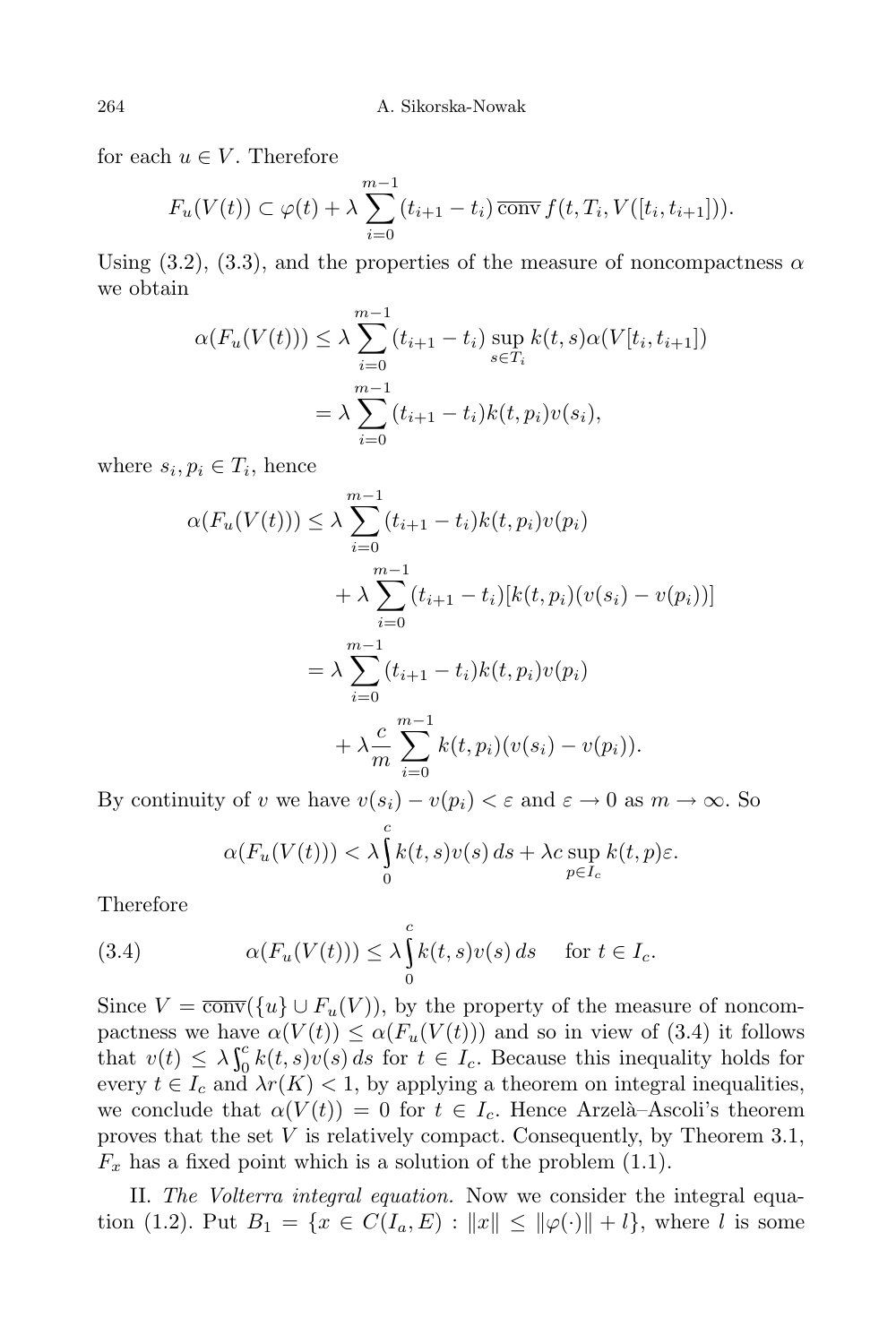positive number. We define the operator  $G_x$  by

$$
G_x(t) = \varphi(t) + \int_0^t f(t, s, x(s)) ds \quad \text{ for } t \in I_a \text{ and } x \in B_1,
$$

where the integral is the HL integral.

Moreover, let  $G = \{G_x : x \in B_1\}.$ 

THEOREM 3.4. *Assume that for each continuous function*  $x: I_a \to E_1$ ,  $f(\cdot, s, x(s))$  *is HL integrable*, *f is a Carathéodory function* and

$$
(3.5) \qquad \alpha(f(t,s,X)) \le h(t,s,\alpha(X)) \qquad \text{for each } X \subset B, \, 0 \le s \le t \le a,
$$

*where h is a Kamke function. Suppose that G is equicontinuous*, *equibounded and uniformly ACG<sup>∗</sup> on Ia. Then there exists a solution of the problem* (1.2) *on*  $I_c$  *for some*  $0 < c \le a$  *with continuous initial function*  $\varphi$ *.* 

*Proof.* By equicontinuity and equiboundedness of *G* there exists some number  $c$   $(0 < c \le a)$  such that  $\iint_0^t f(t, t)$  $\int_{0}^{t} f(t, s, x(s)) ds \leq l$  for  $t \in I_c$  and  $x \in B_1$ .

Let  $V = \overline{\text{conv}}(\{x\} \cup G_x(V))$  for some bounded countable set  $V \subset B_1$ .

Analogously to the proof of Theorem 3.2 we prove that  $v(t) \leq$  $2\int_0^t f(t,$  $\int_{0}^{t} f(t, s, v(s)) ds$  for  $t \in I_c$ . Hence applying now a theorem on differential inequalities we get  $v(t) = \alpha(V(t)) = 0$ . By Arzelà–Ascoli's theorem, *V* is relatively compact. So, by Theorem 3.1, *G<sup>x</sup>* has a fixed point which is a solution of the problem (1.1).

Now, let  $r(K)$  be the spectral radius of the integral operator  $K$  defined by  $Ku(t) = \int_0^t k(t,$  $\int_{0}^{t} k(t,s)u(s) ds, u \in B_1, t \in I_a.$ 

For a real Banach space *E* we have the following theorem.

THEOREM 3.5. *Assume that for each continuous function*  $x: I_a \to E$ ,  $f(\cdot, s, x(s))$  *is HL integrable*, *f is a Carathéodory function and there exists a function*  $k: I_a \times I_a \to \mathbb{R}_+$  *such that*  $k(t, \cdot)$  *is continuous and* 

(3.6) 
$$
\alpha(f(t, J, X)) \leq \sup_{s \in J} k(t, s) \alpha(X)
$$
 for each  $X \subset E$  and  $J \subset I_a$ .

*Suppose that G is equicontinuous*, *equibounded and uniformly ACG<sup>∗</sup> on Ia. Moreover*, *let*  $r(K) < 1$ *. Then there exists a solution of the problem*  $(1.2)$ *on*  $I_c$  *for some*  $0 < c \le a$  *with continuous initial function*  $\varphi$ *.* 

*Proof.* By equicontinuity and equiboundedness of *G* there exists some number  $c$  ( $0 < c \le a$ ) such that  $\iint_0^t f(t, t)$  $\int_0^t f(t, s, x(s)) ds \leq l$  for  $t \in I_c$  and  $x \in B_1$ .

Let  $V = \overline{\text{conv}}(\{x\} \cup G_x(V))$  for some bounded countable set  $V \subset B_1$ .

Analogously to the proof of Theorem 3.3 we divide the interval [0*,t*] (for fixed  $t \in I_c$ ) into  $m$  parts  $0 = t_0 < t_1 < \cdots < t_m = t$ , where  $t_i = it/m$ ,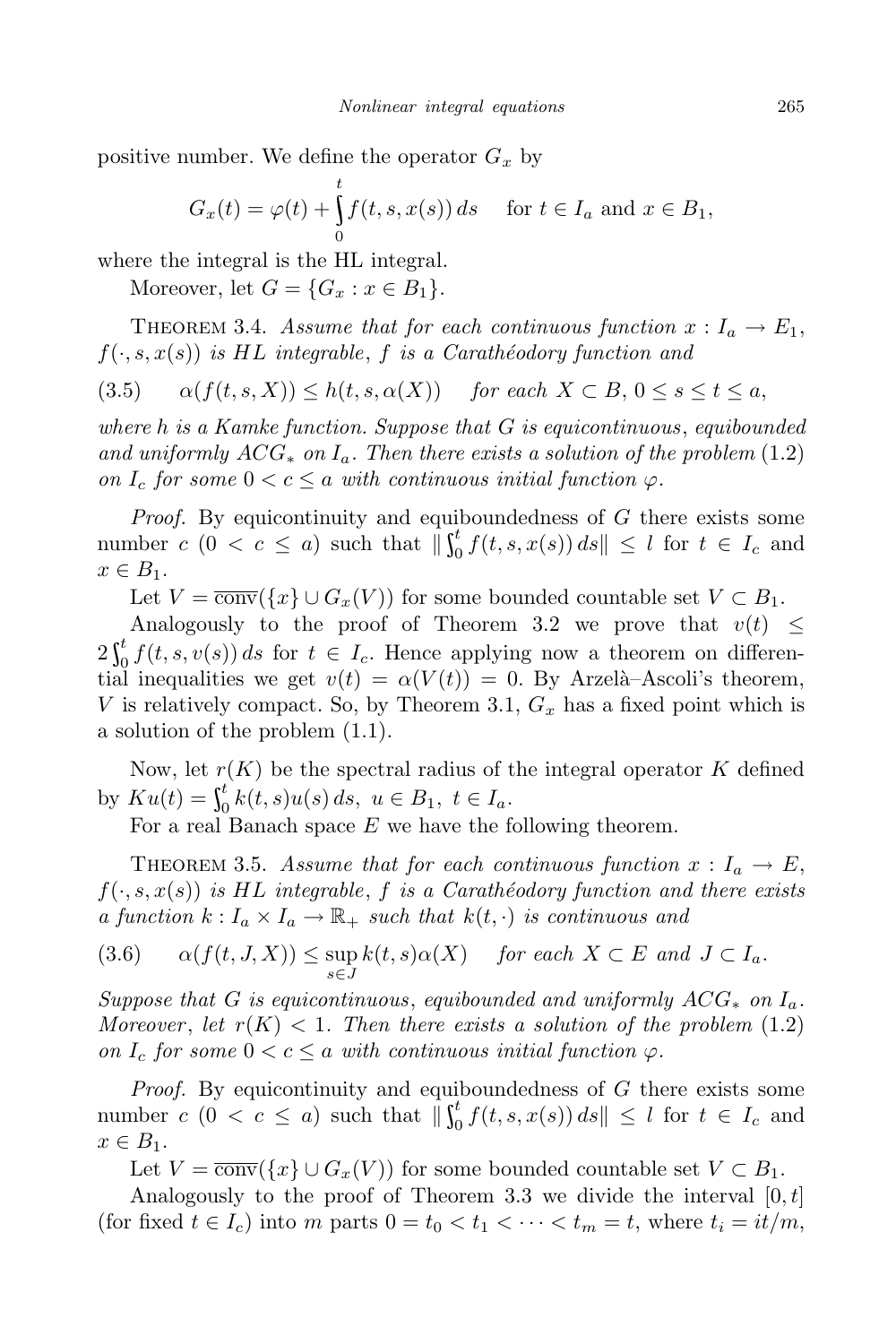$i = 0, 1, \ldots, m$ , and we prove that  $v(t) \leq \int_0^t k(t, t)$  $\int_0^t k(t,s)v(s) ds$  for  $t \in I_c$ . Because this inequality holds for every  $t \in I_c$  and  $r(K) < 1$ , by applying a theorem on integral inequalities, we conclude that  $\alpha(V(t)) = 0$  for  $t \in I_c$ . Hence Arzelà–Ascoli's theorem proves that the set  $V$  is relatively compact. Consequently, by Theorem 3.1, *G<sup>x</sup>* has a fixed point which is a solution of the problem (1.2).

REMARK. Let *S* be the set of solutions of the problems  $(1.1)$  and  $(1.2)$ and  $S_n \subset S$  be a sequence of solutions. As  $S_n = F(S_n)$ , by repeating the calculation in the proof of Theorems 3.2 (or Theorem 3.3) and 3.4 (or Theorem 3.5), where  $V = S_n$ , we can show that *S* is compact.

## **References**

- [1] A. Alexiewicz, *Functional Analysis*, PWN, Warszawa, 1969 (in Polish).
- [2] A. Ambrosetti, *Un teorema di esistenza per le equazioni differenziali negli spazi di Banach*, Rend. Sem. Univ. Padova 39 (1967), 349–361.
- [3] J. Banaś and K. Goebel, *Measures of Noncompactness in Banach Spaces*, Lecture Notes in Pure and Appl. Math. 60, Dekker, New York and Basel, 1980.
- [4] D. Bugajewski, *On the Volterra integral equation and the Henstock–Kurzweil integral*, Math. Rommanica 9 (1998), 141–145.
- [5] S. S. Cao, *The Henstock integral for Banach valued functions*, SEA Bull. Math. 16 (1992), 36–40.
- [6] T. S. Chew, *On Kurzweil generalized ordinary differential equations*, J. Differential Equations 76 (1988), 286–293.
- [7] T. S. Chew and F. Flordelija,  $On \ x' = f(t, x)$  and Henstock–Kurzweil integrals, Differential Integral Equations 4 (1991), 861–868.
- [8] R. A. Gordon, *The Integrals of Lebesgue, Denjoy, Perron and Henstock*, Amer. Math. Soc., Providence, RI, 1994.
- [9] R. Henstock, *The General Theory of Integration*, Oxford Math. Monographs, Clarendon Press, Oxford, 1991.
- [10] J. Januszewski, *On the existence of continuous solutions of nonlinear integral equations in Banach spaces*, Comment. Math. 30 (1990), 85–92.
- [11] S. Krzyśka, *On the existence of continuous solutions of Urysohn and Volterra integral equations in Banach spaces*, Demonstratio Math. 2 (1995), 353–359.
- [12] K. Kuratowski, *Topologie*, PWN–Polish Sci. Publ., Warszawa, 1958.
- [13] J. Kurzweil, *Generalized ordinary differential equations and continuous dependence on a parametr*, Czechoslovak Math. J. 7 (1957), 642–659.
- [14] P. Y. Lee, *Lanzhou Lectures on Henstock Integration*, Ser. Real Anal. 2, World Sci., Singapore, 1989.
- [15] R. H. Martin, *Nonlinear Operators and Differential Equations in Banach Spaces*, Krieger, Melbourne, FL, 1987.
- [16] H. M¨onch, *Boundary value problems for nonlinear ordinary differential equations of second order in Banach spaces*, Nonlinear Anal. 4 (1980), 985–999.
- [17] A. Sikorska-Nowak, *Retarded functional differential equations in Banach spaces and Henstock–Kurzweil integrals*, Demonstratio Math. 35 (2002), 49–60.